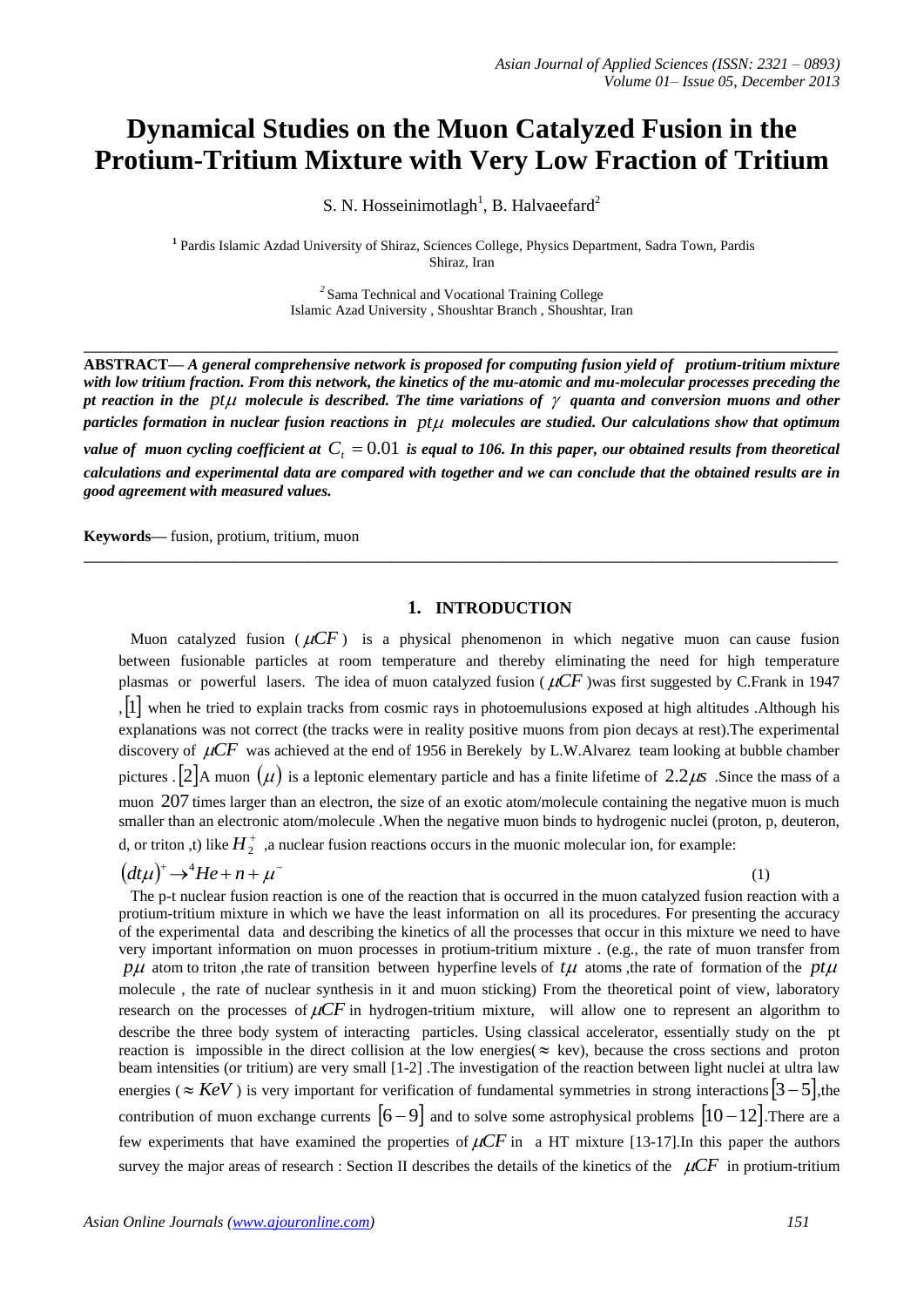mixture, while Sec.III describes the nonlinear point dynamics equations in HT mixture .Sec.IV discusses on the numerical solution of these equations versus time in muon life time range. Sec. V describes the optimum cycling coefficient and energy gain. The final section presents an overview of what is known ,and outline some directions for future research.

# 2-INTRODUCING OF THE KINETICS OF  $\mu CF$  IN PROTIUM-TRITIUM MIXTURE

 Processes of the production of muonic atoms and molecules in a mixture of protium-tritium at very low tritium concentration  $( \leq 1\%)$  after that negative muons were stopped in this mixture is given in the figure 1. By injecting muon into this mixture, initially  $p\mu$  atoms are formed and according to the reaction:  $p\mu + t \rightarrow t\mu + p + 183eV$  the muon of  $p\mu$  atom is transferred to tritium nucleus. We neglect direct muon capture by tritium, because tritium concentration is very low.  $t\mu$  atom, in the ground state is divided into two layers with hyperfine structure of  $\vec{F} = \vec{S}_t + \vec{S}_\mu$ , where  $\vec{F}$  is the total spin of the  $t\mu$  atom.  $(S_{\mu} = S_{t} = \frac{1}{2})$  $S_{\mu} = S_t = \frac{1}{2}$ , are respectively muon and triton spin). The initial population of hyperfine layers, statistically are assumed that:  $\eta = \frac{1}{\epsilon}(F = 0)$ 4  $\eta = \frac{1}{4}(F = 0)$  and  $\eta = \frac{3}{4}(F = 1)$ 4  $\eta = \frac{3}{4}(F=1)$ . By collision of  $t\mu$  atoms with  $H_2$  and HT molecules  $t\mu + H_2 \rightarrow \left[ (pt\mu)^+ \, pe \right]^+ + e^-$  and  $t\mu + HT \rightarrow \left[ (pt\mu)^+ \, te \right]^+ + e^-$  reactions are occurred, respectively. *pt* $\mu$  molecule, is formed due to electric dipole transition E1 in the excited state  $(J, \nu)$  (where *J* and *v* respectively are rotational -vibrational quantum numbers of pt system inside  $pt\mu$  molecule ). By collision of  $t\mu$  atom with  $T_2$  molecule or  $HT$  the formation of  $t\mu$  molecule according the reactions  $t\mu + T_2 \rightarrow \left[ (t\mu\mu)^+ t e \right]^+ + e^-$  and  $t\mu + HT \rightarrow \left[ (t\mu\mu)^+ p e \right]^+ + e^-$  are performed. Also, the transition of *t* $\mu$  atom between the hyperfine layers according to  $t\mu(F=1) + t \xrightarrow{\lambda_{10}} t\mu(F=0) + t$ and  $t\mu(F=0)+t \frac{\lambda_{01}}{F}$  *t*  $\mu(F=1)+t$  reactions are occurred. Transition is occurred only when the energy of *t L* atom satisfied this condition :  $E_{t\mu}$   $\Delta E = 0.24eV$  .(where  $\Delta E$  is the separated hyperfine energy of ground state of  $t\mu$  atom )Transition probability of  $t\mu$  atom between the hyperfine layers is due to the reaction of  $t\mu(F=1)+p\frac{410}{r^2}$   $t\mu(F=0)+p$ 1)+  $p_{\frac{\lambda_{10}}{\lambda_{01}}}^{2}t\mu(F=0)$  $\mu(F=1)+p\frac{\lambda_{10}}{\lambda_{01}}t\mu^{2}$  $\lim_{\lambda_{01}} t \mu(F=0) + p$  in which is very small. [4] Transition of pt $\mu$  molecule from the  $(J, v) = (1,0)$  state to ground state  $(J, v) = (0,0)$  occurs very rapidly. *pt* $\mu$  molecule in the ground state is divided into three separate substrate with the total angular momentum ×  $= I + S =$  $\frac{1}{\cdot}$  $\frac{1}{\cdot}$  $J = I + S = \frac{3}{2}, \frac{1}{2}, \frac{1}{2}^*$ .[4] Complete set

2 2 2 of nuclear reactions that are occurred inside the  $pt\mu$  molecule and leading to different modes are given in the following:

- a)  $pt\mu \rightarrow ^{4}He + \mu + \gamma + 19.76MeV$
- **b**)  $pt\mu \rightarrow^4$ *He* $\mu$ (1*s*) +  $\gamma$  + 19.77*MeV*
- c)  $pt\mu \rightarrow^4$ *He* $\mu(2p) + \gamma$
- **d**)  $pt\mu \rightarrow^4$ *He* $\mu$ (*n*)2)+ $\gamma$
- e)  $pt\mu \rightarrow^4$ *He* $\mu$ (*n*)2)+  $\gamma$
- **f**)  $pt\mu \rightarrow^4$ *He* +  $\mu$  + 19.22*MeV*
- **g**)  $pt\mu \rightarrow^4$ *He* $\mu + e^+ + e^-$
- **h**)  $pt\mu \rightarrow^4$ *He* $\mu + \gamma + \gamma$

These reactions are going from the ground state of the ptu molecule and hence from the s wave of the initial nuclear system [18]. Since the total pt spin can be either 1 (initial state  $1^+$ ) or  $0(0^+)$  and the ground state of 4He is  $0^+$ , the possible transitions are  $1^+ \rightarrow 0^+$  (M1) and  $0^+ \rightarrow 0^+$  (E0). Experimental study of the reactions (a), (b) was made in the only experiment at PSI [19].Events of reaction (g) with creation of electron-positron conversion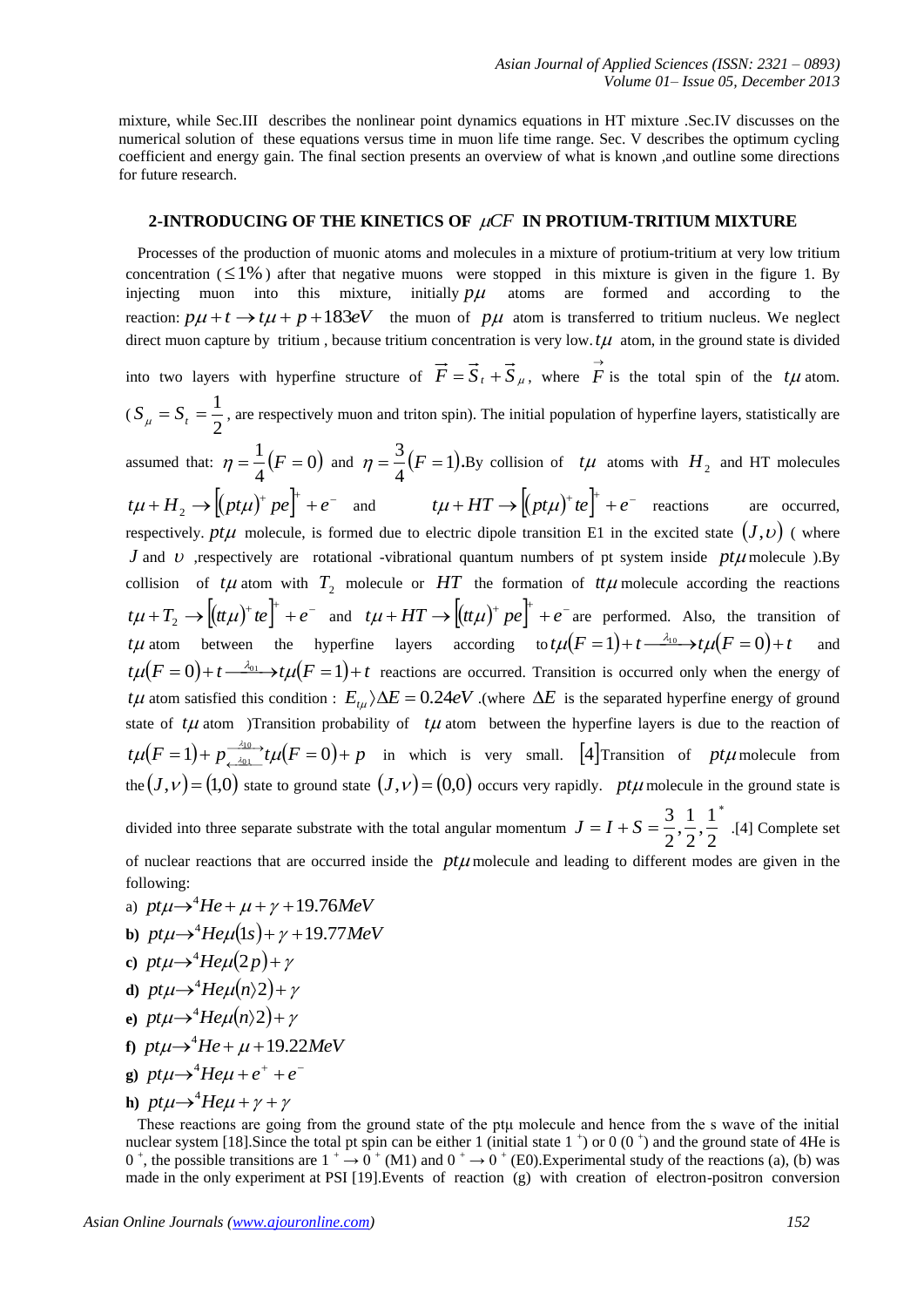pairs have not been observed by the authors. It appeared that the rate of reaction (1) (M1 transition) exceeds the theoretical value eight times and the rate of the muon conversion (E0 transition) is higher than the theoretically expected value by hundreds of times. It is practically impossible to study correctly the pt fusion from the pure s wave in the Beam-target experiments because even for the smallest energies achievable the appropriate transitions (M1 and E0) are masked by the dominant E1 transition from the p wave despite the fact that it is suppressed due to the centrifugal barrier. This is illustrated in Table 1 taken from the latest TUNL measurements [20].

| <b>Collision energy</b> | 40                 | 80             |  |
|-------------------------|--------------------|----------------|--|
| , keV                   |                    |                |  |
| E1 strength             | % $99.56 \pm 0.47$ | $99.8 \pm 0.7$ |  |
| M1 strength             | % $0.44 \pm 0.28$  | $0.2 \pm 0.06$ |  |

**Table 1:** Strength of different transitions obtained by the authors of [20] from their investigation of the pt reaction

Generation of  $\gamma$  quanta with the energy of 19.8MeV (M1 transition) only is possible from  $pt\mu$  molecule with total nuclear spin of  $I = 1$ . Probability of reaction (h), to be negligible small. Numerical values of the decay rate of different channels of  $pt\mu$  can be obtained from the following equation:

$$
\lambda_{f,i}^{pt}(j) = \rho \big(W_j^0 K_0^i + W_j^1 K_1^i\big) \tag{2}
$$

Where  $i \equiv \gamma, \mu, e^+, e^-, 2\gamma$  and  $\rho$  is the probability density for the case that the distance between proton and triton inside the *pt* $\mu$  molecule is equal to zero.  $K_1^i$ ,  $K_0^i$  are the pt reaction constants for s-wave in the nuclear cases with  $I = 0$  (singlet) and  $I = 1$  (triplet). The ptµ ground state is split into three hyperfine structure (h.f.s.) substates with the total angular momenta  $j = 3/2$ ,  $1/2$ ,  $1/2$  \* [16]. The pt configurations with total spin I have different weights (W) for the ptµ h.f.s. states: state with  $j = 3/2$  corresponds only to I = 1, and both I = 1, 0 can populate the other states. A remarkable feature is that the population of the h.f.s. states of ptµ depends on the tµatom spin state F: for F = 1 all three h.f.s. states of ptu can be occupied and only two states with  $j = 1/2$ ,  $1/2$ <sup>\*</sup>can be populated for  $F = 0$  (see Table 2). It means that the fusion reaction yields must depend on the t<sub>k-</sub>atom spin.

| $j = 3/2$ | $j = 1/2^*$ | $j = 1/2$ |
|-----------|-------------|-----------|
| 0.6667    | 0.2960      | 0.0373    |
|           | 0.8880      | 0.1120    |
| 0.5000    | 0.2500      | 0.2500    |
|           |             |           |

**Table2:** Population of the ptµ h.f.s levels for different tµ-atom spin states  $W_j$  .[21,22]

# **3.DESCRIPTION OF DYNAMICAL EQUATIONS IN THE PROTIUM-TRITIUM MIXTURE WITH VERY LOW TRITIUM CONCENTRATION**

With the upsurge of interest in the muon –catalysis of nuclear fusion the need of a comprehensive network for the description of kinetics of associated processes becomes evident.In this section we present as following the point dynamical equations which are the rate equations of various particle by selecting comprehensive network reactions (Fig.1): tions (Fig.1):<br>  $\frac{3}{2}n_{\frac{1}{2}} I_{\frac{1}{2}} = \frac{1}{2}M \frac{1}{2} \frac{1}{2} \frac{1}{n_{\frac{1}{2}} I_{\frac{1}{2}}} + M \frac{1}{2} \frac{1}{2} \frac{1}{2} \frac{1}{n_{\frac{1}{2}} I_{\frac{1}{2}}} + M \frac{1}{2} \frac{1}{2} \frac{1}{n_{\frac{1}{2}} I_{\frac{1}{2}}}$ fork for the description of kinetics of associated processes becomes evident. In the associated processes becomes evident. In the rate and as following the point dynamical equations which are the rate equations of various Is (Fig.1):<br>  $I = 1 + M 1^{1/2} n_{\frac{1}{2} + 1}^{I = 1} + M 1^{1/2^*} n_{\frac{1}{2} + 1}^{I = 1} + M 1^{3/2} n_{\frac{1}{2} + 1}^{I = 1}$ s (Fig.1):<br>  $=$ <sup>1</sup>/<sub>*w*</sub> + *M* 1<sup>*y*</sup><sub>2</sub>*n*<sup>*t*=1</sup>/<sub>*x*</sub> + *M* 1<sup>*y*</sup><sub>2</sub><sup>*n*</sup><sub>*nt<sub>n</sub>t + <i>M* 1<sup>3/2</sup><sub>*n*</sub><sup>*t*=1</sup>/<sub>*x*</sub> + *M* 1<sup>3/2</sup><sub>*n*</sub><sup>*n*<sub>nt*u*</sub></sup></sub>

selecting comprehensive networks reactions (Fig.1):  
\n
$$
\frac{dn_{\mu}}{dt} = S_{\mu} - \lambda_{a}C_{p}\varphi n_{\mu} + (1 - \omega_{s})(M_{\nu}^{3/2}n_{\nu}^{I=1} + M_{\nu}^{1/2}n_{\nu}^{I=1} + M_{\nu}^{1/2^{*}}n_{\nu}^{I=1} + M_{\nu}^{3/2}n_{\nu}^{I=1} + M_{\mu}^{3/2}n_{\nu}^{I=1} + M_{\mu}^{1/2}n_{\nu}^{I=1} + M_{\mu}^{1/2}n_{\nu}^{I=1} + E_{\nu}^{1/2}n_{\nu}^{I=0} + M_{\mu}^{1/2^{*}}n_{\nu}^{I=1} + E_{\nu}^{1/2}n_{\nu}^{I=0} + M_{\nu}^{1/2^{*}}n_{\nu}^{I=0} + M_{\nu}^{1/2^{*}}n_{\nu}^{I=1} + E_{\nu}^{1/2^{*}}n_{\nu}^{I=1} + M_{\nu}^{1/2}n_{\nu}^{I=1} + M_{\nu}^{1/2}n_{\nu}^{I=1} + M_{\nu}^{1/2}n_{\nu}^{I=1} + E_{\nu}^{1/2^{*}}n_{\nu}^{I=0} + M_{\nu}^{1/2}n_{\nu}^{I=1} + E_{\nu}^{1/2}n_{\nu}^{I=0} + M_{\nu}^{1/2}n_{\nu}^{I=0} + M_{\nu}^{1/2}n_{\nu}^{I=0} + M_{\nu}^{1/2}n_{\nu}^{I=0} + M_{\nu}^{1/2}n_{\nu}^{I=0} + M_{\nu}^{1/2}n_{\nu}^{I=0} + M_{\nu}^{1/2}n_{\nu}^{I=0} + M_{\nu}^{1/2}n_{\nu}^{I=0} + M_{\nu}^{1/2}n_{\nu}^{I=0} + M_{\nu}^{1/2}n_{\nu}^{I=0} + M_{\nu}^{1/2}n_{\nu}^{I=0} + M_{\nu}^{1/2}n_{\nu}^{I=0} + M_{\nu}^{1/2}n_{\nu}^{I=0} + M_{\nu}^{1/2}n_{\nu}^{I=0} + M_{\nu}^{1/2}n_{\nu}^{I=
$$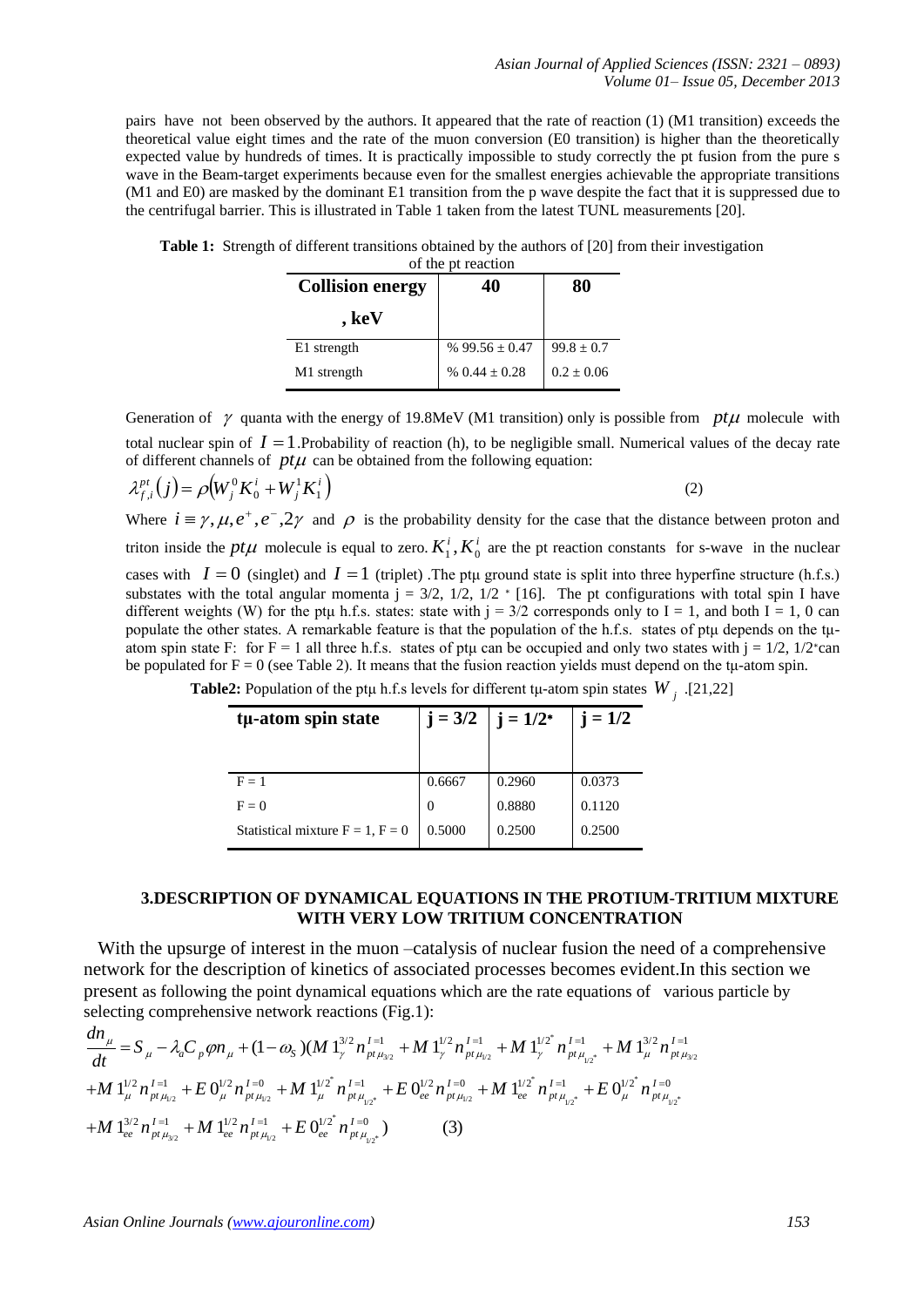$$
\frac{dn_{p\mu}}{dt} = \lambda_{a}c_{p}\phi n_{\mu} - W_{\mu\mu}\eta(F=1)n_{p\mu} - W_{\mu\mu}\eta(F=0)n_{p\mu} - \lambda_{0}n_{p\mu} \qquad (4)
$$
\n
$$
\frac{dn_{\mu}^{F=1}}{dt} = W_{\mu\mu}\eta(F=1)n_{p\mu} + \Lambda_{3}n_{\mu}^{F=0} - \Lambda_{2}n_{\mu}^{F=1} - (k\Lambda_{1} + l\lambda_{1} + m\Lambda_{1} + s\Lambda_{1})n_{\mu}^{F=1} - \lambda_{0}n_{\mu}^{F=1} \qquad (5)
$$
\n
$$
\frac{dn_{\mu}^{F=0}}{dt} = W_{\mu\mu}\eta(F=0)n_{p\mu} + \Lambda_{2}n_{\mu}^{F=1} - \Lambda_{3}n_{\mu}^{F=0} - (n+t+p+u)\Lambda_{1}n_{\mu}^{F=0} - \lambda_{0}n_{\mu}^{F=0} \qquad (6)
$$
\n
$$
\frac{dn_{\mu}^{I=1}}{dt} = k\Lambda_{1}n_{\mu}^{F=1} - M\,1_{\nu}^{3/2}n_{\mu}^{I=1} - M\,1_{\mu}^{3/2}n_{\mu}^{I=1} - M\,1_{\mu}^{3/2}n_{\mu}^{I=1} - M\,1_{\nu}^{3/2}n_{\mu}^{I=1} - M\,1_{\nu}^{3/2}n_{\mu}^{I=1} - M\,1_{\nu}^{3/2}n_{\mu}^{I=1} - M\,1_{\nu}^{3/2}n_{\mu}^{I=1} - M\,1_{\nu}^{3/2}n_{\mu}^{I=1} - M\,1_{\nu}^{3/2}n_{\mu}^{I=1} - M\,1_{\nu}^{3/2}n_{\mu}^{I=1} - M\,1_{\nu}^{3/2}n_{\mu}^{I=1} - M\,1_{\nu}^{3/2}n_{\mu}^{I=1} - M\,1_{\nu}^{3/2}n_{\mu}^{I=1} - M\,1_{\nu}^{3/2}n_{\mu}^{I=1} - M\,1_{\nu}^{3/2}n_{\mu}^{I=1} - M\,1_{\nu}^{3/2}n_{\mu}^{I=1}
$$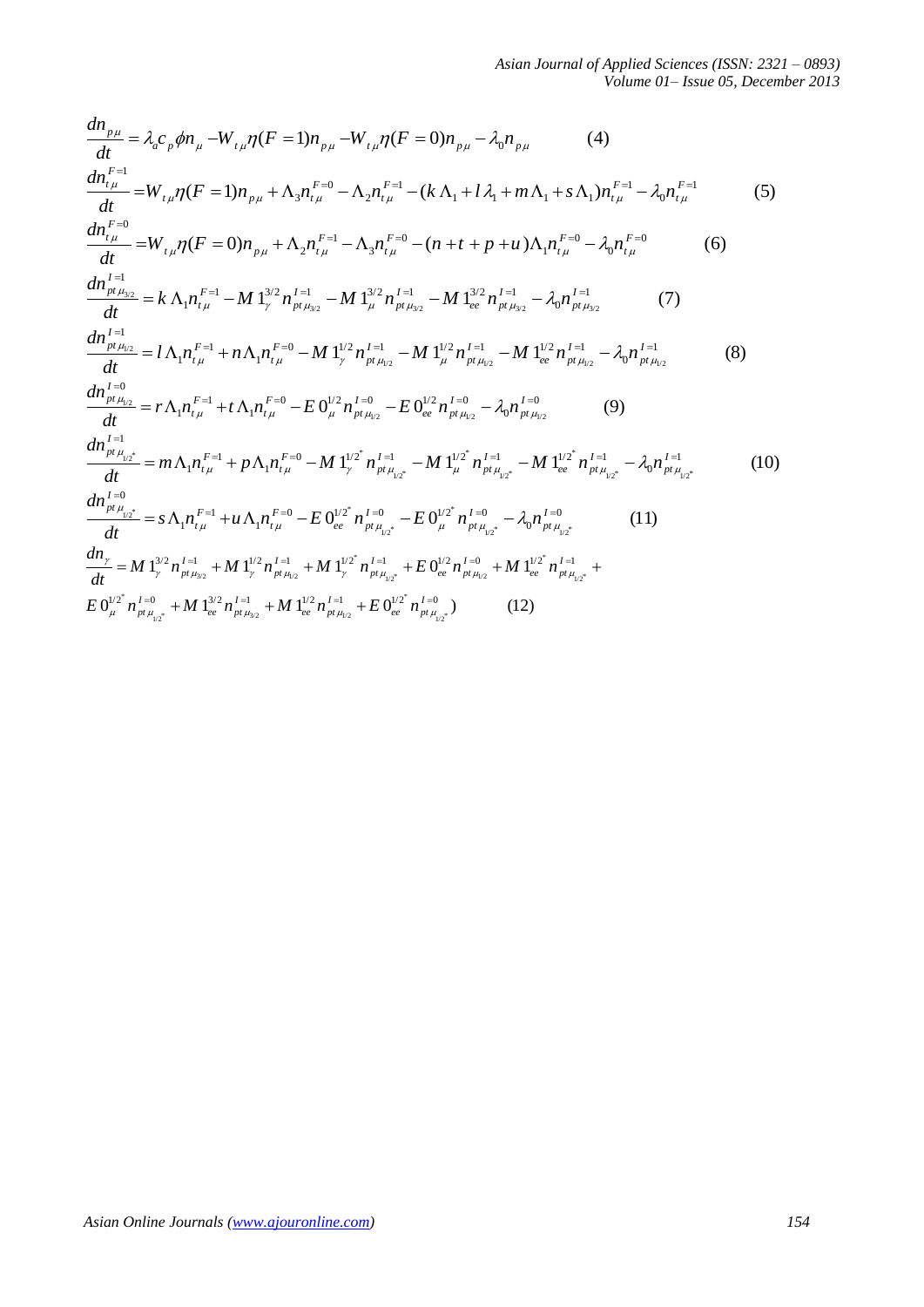

**Figure.1:** Comprehensive Fusion Reaction Network in Protium-Tritium Mixture with Low tritium Concentration. where  $\eta$ ,  $n_{(1)}$  are the particle densities for muons ,atoms ,molecules and  $\gamma$  quanta.  $\lambda_0 = 0.445 \times 10^6 s^{-1}$  is

the free muon decay rate;  $\lambda_{p}$ ,  $\lambda_{10}$ ,  $\lambda_{p}$  are the rates of the muon transition from  $p\mu$  atom to triton ,of the transition of  $t\mu$  atom from the state with  $F = 1$  to the state with  $F = 0$ , and of the  $pt\mu$  molecule formation ,respectively (the above values are reduced to liquid hydrogen density  $n_0 = 4.25 \times 10^{22}$  cm<sup>-3</sup>);  $\lambda_{f,\mu}^{pt}(I=0), \lambda_{f,\mu}^{pt}(I=1)$  $\lambda_{f,\mu}^{pt}(I=0), \lambda_{f,\mu}^{pt}(I=1)$  are partial rates of nuclear synthesis in the pt $\mu$  molecule with muon production for the total spin of proton and triton equal to 0 and1, respectively;  $\lambda_{f,ee}^{pt} (I = 0), \lambda_{f,ee}^{pt} (I = 1)$  are the rates of nuclear synthesis in the pt $\mu$  molecule with the formation of an electron-positron pair for the total spin of p and t equal to 0 and 1 , respectively;  $C_p$  and  $C_p$ are atomic concentrations of protium and tritium in protium-tritium mixture ;  $\phi$  is the density of the protiumtritium mixture reduced to liquid hydrogen density ,also E0 and M1 are the electric dipole and magnetic dipole transitions rate respectively. In, table.3 , the required numerical values used for solving these equations and calculation of muon cycling coefficient in protium-tritium mixture are given.

### **4.MUON STICKING COEFFICIENT**

 Muon sticking occurs when the muon following fusion becomes bound. The sticking of muons to charged particles after fusion , is an unwanted process and eliminate muons from the chain of fusion reactions. This process is the main loss mechanism in the µCF . After muon catalyzed protium-tritium fusion the muon follows one of three courses: immediate freedom, a short confinement with liberation via subsequent collisions or a life sentence as exhibited by the Fig.1 .In pt fusion reaction the muon can stick to  ${}^{4}He$  by forming a muonic helium ion ( $\mu^{4}He$ ).In this case ,the muon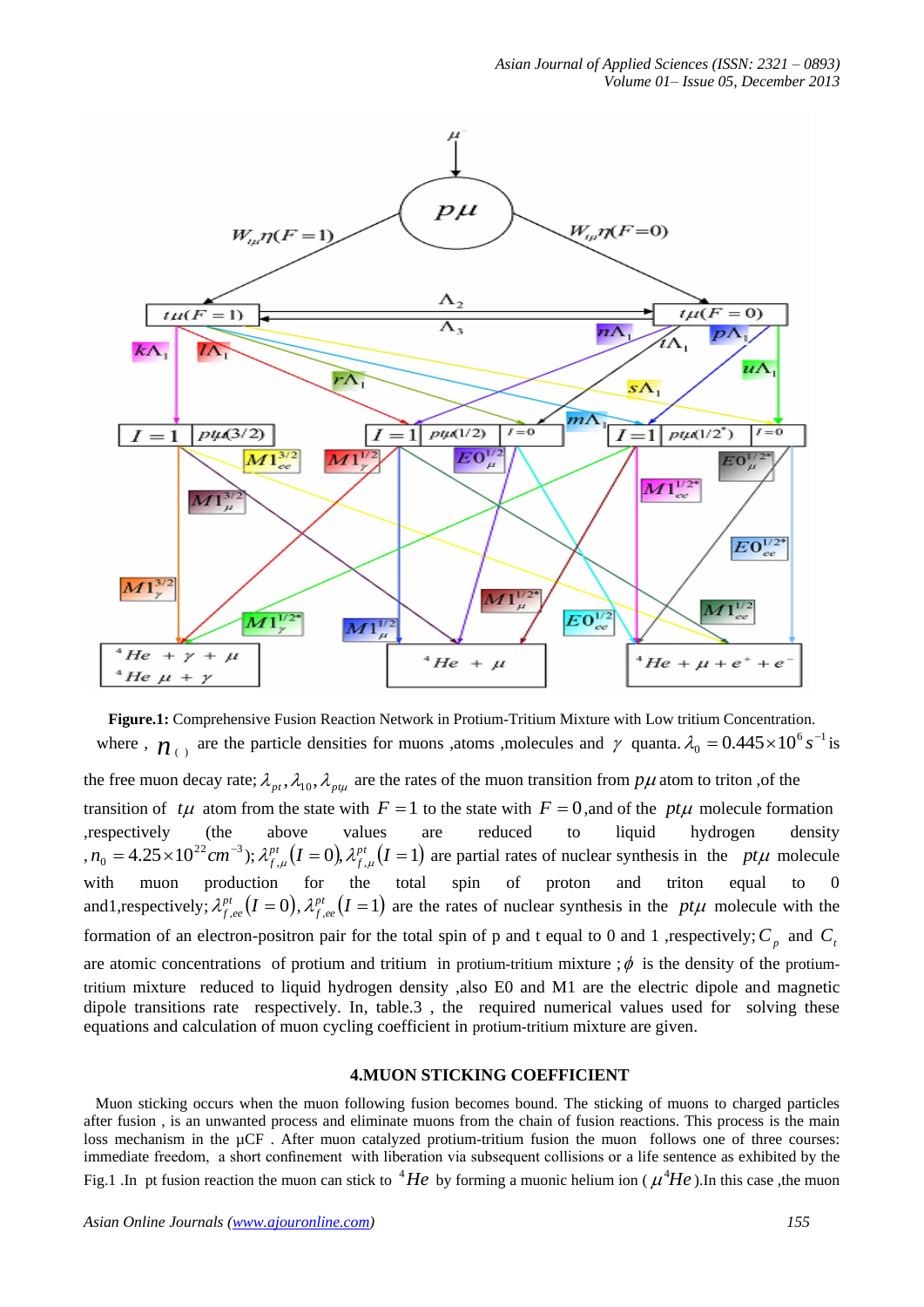stays bound to the  $4He$  particle and is therefore lost for the foregoing chain of reactions. There is a certain probability (defined by the "reactivation co-efficient" R) that the muon could be shaken off (muon stripping) during the slowing down of the ( $\mu^4$ *He*).atom in collisions with nuclei of the traversed matter. The probability  $\omega_s$  for "final" sticking, after the  $\mu^4$ *He* atom came to rest, is defined as:  $\omega_s = \omega_{s0}(1-R)$ . The sticking probabilities for pt-fusion reaction is equal to  $\omega_s = 0.95$ .

# **5.THE FUSION YIELD COMPUTATION**

 The number of the catalyzed fusions for each muon ,is called the fusion yield OR cycling coefficient.For a certain volume of fusion reactor core, the protium and tritium are injected. Considering a reactor operating period  $\tau$  during which a general muon injection rate  $S_\mu$  occurs. Then, total energy supplied and total nuclear

energy released as a consequence of injection can be calculated. By use of these calculated parameters,  $X_c$  which represents the average number of pt fusion events catalyzed by one muon is determined:

$$
X_c = \frac{\int\limits_{0}^{\tau + \tau_{\mu}} \lambda_{p\tau\mu}^f n_{p\tau\mu}(t) dt}{\int\limits_{0}^{\tau} S_{\mu}(t) dt}
$$
(13)

where

where  
\n
$$
\int_{0}^{t} S_{\mu}(t) dt
$$
\nwhere  
\n
$$
\lambda_{pt\mu}^{f} n_{pt\mu}(t) = \lambda_{pt\mu}^{f, I=1} \left( n_{pt\mu \frac{3}{2}}^{I=1} (t) + n_{pt\mu \frac{1}{2}}^{I=1} (t) \right) + \lambda_{pt\mu}^{f, I=0} \left( n_{pt\mu \frac{1}{2}}^{I=0} (t) + n_{pt\mu \frac{1}{2}}^{I=0} (t) \right)
$$
\n(14)

and  $\tau_{\mu} = 2.2 \times 10^{-6} s$  is the muon life time. To determine  $X_c$ , we have to solve the equations (3-12) in time interval  $0 \le t \le \tau_{\mu}$ . Also the energy gain is defined as :

$$
G = \frac{Q_{\mu} X_c}{E_{\mu}} \tag{15}
$$

 $Q_{pt} = 3.5 MeV$  is the fusion energy of the pt- reaction and  $E_{\mu} = 4.5 GeV$  is the required energy for production of muon.  $[23 - 24]$ 

# *6. NUMERICAL CALCULATIONS*

The numerical values of  $X_c$  and G are calculated by using Eq.(13) and (15) for various relative concentration ratio of  $C_t$   $(0 \le C_t \le 0.01)$ , and  $\phi = 1LHD$  for the available data given in Table .3. The optimum values of  $X_c$  and G with selection of  $C_t = 0.01$  are equal to 106 and 0.08, respectively. Therefore, at  $C_t = 0.01$ , the time variation of numerical values of the different particle densities are given at Table .4. In figs.2 to 7 , time variation of different particle densities such as  $n_{\mu}$ ,  $n_{p\mu}$ ,  $n_{t\mu}^{F=0}$ ,  $n_{t\mu}^{F=1}$ ,  $n_{pt\mu_{3/2}}^{I=1}$  $n^{I=1}_{pt\,\mu_{3/2}}$  ,  $n^{I=0}_{pt\,\mu_{1/2}}$  $n_{_{pt}\mu _{_{l/2}}}^{I=0}$  ,  $n_{_{pt}\mu _{_{l/2}}}^{I=1}$  $n^{I=1}_{p_{t}\mu_{_{l/2}}}$  ,  $n^{I=0}_{p_{t}\mu_{_{l/2}\overset{\circ}{}}{}^{*}}$  $n^{I=0}_{_{pt}\mu_{_{1/2}^*}}, n^{I=1}_{_{pt}\mu_{_{1/2}^*}}$  $n_{pt\mu_{\alpha^*}}^{I=1}$  and  $n_{\gamma}$ 

as a function of  $C<sub>t</sub>$  are shown, respectively.

**Table.3:** The required numerical values used for calculation of muon cycling coefficient in protium-tritium mixture.  $\left[22 - 26\right]$ 

| <b>PARAMETER</b>                                           | <b>VALUE</b>          | <b>PARAMETER</b>           | <b>VALUE</b>               |  |  |  |  |  |
|------------------------------------------------------------|-----------------------|----------------------------|----------------------------|--|--|--|--|--|
| $M1_{\nu}^{3/2} = W_{3/2}^1 \lambda_f^{pt}$                | $1.57738\times10^{5}$ | $\lambda_{pt}$             | $9.3\times10^{9} s^{-1}$   |  |  |  |  |  |
| $M1_{\mu}^{3/2} = W_{3/2}^1 \lambda_{f,\mu(I=1)}^{pt}$     | $7.8869\times10^{-1}$ | $\lambda_{10}$             | $6\times10^{9} s^{-1}$     |  |  |  |  |  |
| $M1_{ee}^{3/2} = W_{3/2}^1 \lambda_{f,ee(I=1)}^{pt}$       | $5.40816\times10^{2}$ | $\lambda_{pt\,\mu}$        | $7.5 \times 10^6 s^{-1}$   |  |  |  |  |  |
| $M 1_{\nu}^{1/2} = W_{1/2}^1 \lambda_{f,\gamma(I=1)}^{pt}$ | $6.76165\times10^{4}$ | $\lambda_f^{pt}$ $(I = 1)$ | $6.5 \times 10^{4} s^{-1}$ |  |  |  |  |  |
| $M1_{ee}^{1/2} = W_{1/2}^1 \lambda_{f,ee(I=1)}^{pt}$       | $2.31828\times10^{2}$ | $\lambda_f^{pt}$ $(I = 0)$ | $15\times10^4 s^{-1}$      |  |  |  |  |  |

*Asian Online Journals (www.ajouronline.com) 156*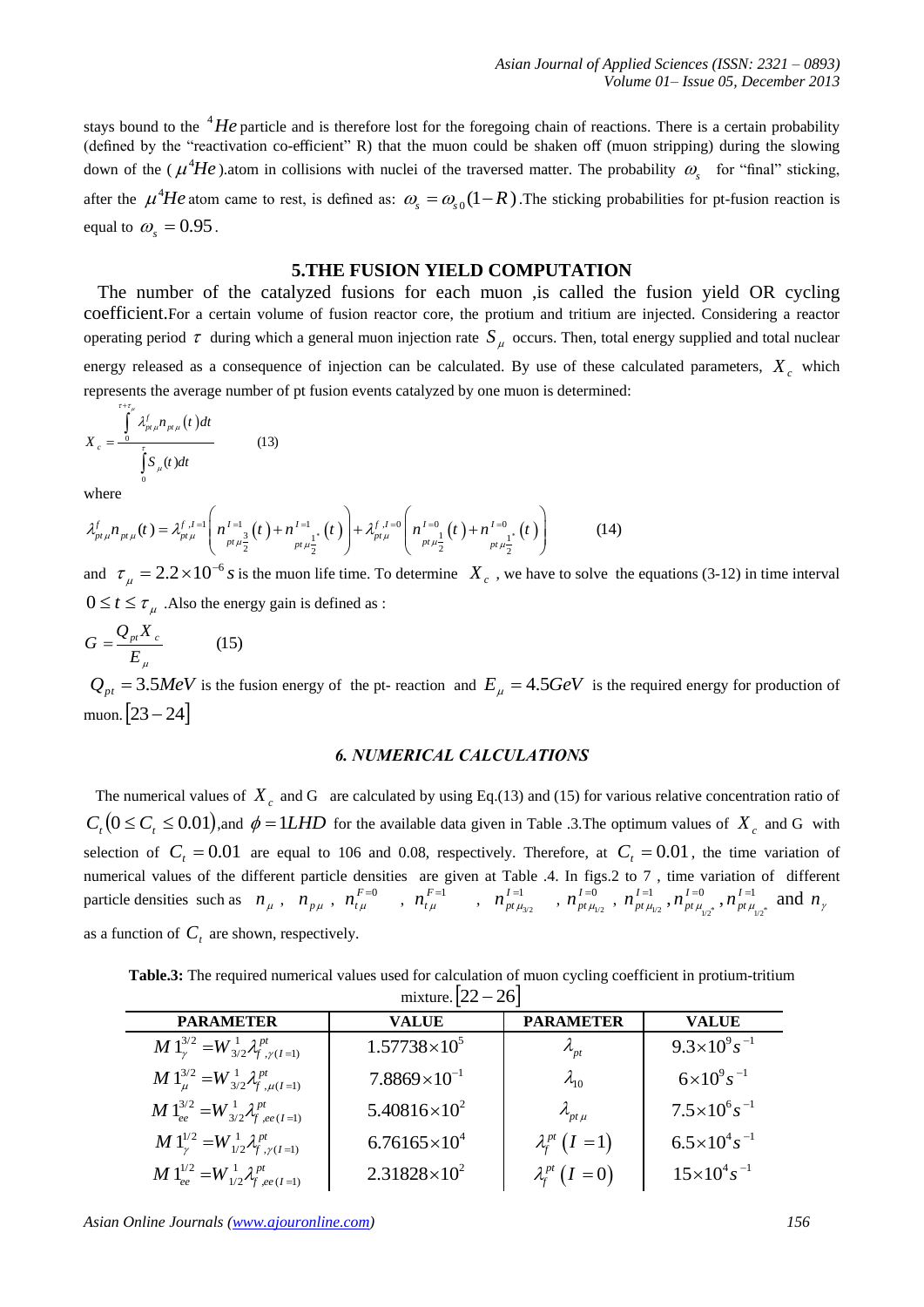*Asian Journal of Applied Sciences (ISSN: 2321 – 0893) Volume 01– Issue 05, December 2013*

| $M1_{\nu}^{1/2*} = W_{1/2*}^1 \lambda_f^{pt}$                 |                                             |                             | $2.3163\times10^{3}$                                                                                              |                             | $\lambda_{f,y}^{pt}(I=1)$                  |  |                                 | $0.07\times10^{6} s^{-1}$                |
|---------------------------------------------------------------|---------------------------------------------|-----------------------------|-------------------------------------------------------------------------------------------------------------------|-----------------------------|--------------------------------------------|--|---------------------------------|------------------------------------------|
| $M1_{\mu}^{1/2*} = W_{1/2*}^1 \lambda_f^{pt}$                 |                                             |                             | $1.15815\times10^{-2}$                                                                                            |                             | $\lambda_{f,ee}^{pt}$ $(I = 1)$            |  | $2.4 \times 10^2 s^{-1}$        |                                          |
| $M1_{\nu}^{1/2*} = W_{1/2*}^1 \lambda_{f,ee(I=1)}^{pt}$       |                                             |                             | 7.9416                                                                                                            |                             | $\lambda_{f,ee}^{pt}$ $(I=0)$              |  | $3.6 \times 10^{2} s^{-1}$      |                                          |
| $E 0^{1/2}_{\mu} = W^{0}_{1/2} \lambda^{pt}_{f, \gamma(I=0)}$ |                                             |                             | $1.63905\times10^{1}$                                                                                             |                             | $\lambda_{f,\mu}^{pt}(I=1)$                |  | $0.35s^{-1}$                    |                                          |
| $E 0^{1/2}_{ee} = W^{0}_{1/2} \lambda^{pt}_{f,ee(I=0)}$       |                                             |                             | $1.180116\times10^{1}$                                                                                            |                             | $\lambda_{f,\mu}^{pt}(I=0)$                |  |                                 | $10^5 s^{-1}$                            |
|                                                               |                                             |                             |                                                                                                                   |                             | $\varphi$                                  |  | 1LHD                            |                                          |
| $E 0^{1/2*}_{\mu} = W^{0}_{1/2*} \lambda^{pt}_{f,\mu(I=0)}$   |                                             |                             | $4.8275\times10^{2}$                                                                                              |                             |                                            |  |                                 |                                          |
| $E 0_{ee}^{1/2*} = W_{1/2*}^0 \lambda_{f,ee(I=0)}^{pt}$       |                                             |                             | $3.4758\times10^{2}$                                                                                              |                             | $C_p + C_t$                                |  | $1, C_t \leq 1\%$               |                                          |
|                                                               | $\Lambda_1 = \phi c_{p} \lambda_{pt\mu}$    |                             | $6.38\times10^{6}\times C_{p}$                                                                                    |                             | $S_{\mu}$                                  |  | $1$ ( <i>cm</i> <sup>-3</sup> ) |                                          |
|                                                               | $\Lambda_2 = \phi c_t \lambda_{10}$         |                             | $9.1\times10^8\times C_t$                                                                                         |                             | $\omega_{\rm s}$                           |  | 0.95                            |                                          |
|                                                               | $\Lambda_{3} = \phi c_{\iota} \lambda_{01}$ |                             | $9.1\times10^8\times C_t$                                                                                         |                             | $n_{u}(t=0)$                               |  | $1, cm^{-3}$                    |                                          |
|                                                               | $\boldsymbol{k}$                            |                             | $6.67\times10^{-1}$                                                                                               |                             | $n_{p\mu}(t=0)$                            |  |                                 | $0, cm^{-3}$                             |
|                                                               | l                                           |                             | $3.60\times10^{-2}$                                                                                               |                             | $n_{tu}^{F=1}(t=0)$                        |  |                                 | $0, cm^{-3}$                             |
|                                                               | $\boldsymbol{m}$                            |                             | $9.80\times10^{-3}$                                                                                               |                             | $n_{tu}^{F=0}(t=0)$                        |  | $0, cm^{-3}$                    |                                          |
| $\boldsymbol{n}$                                              |                                             |                             | $8.59\times10^{-1}$                                                                                               |                             | $n_{pt\mu_{2}}^{I=0}(t=0)$                 |  | $0, cm^{-3}$                    |                                          |
|                                                               | $\boldsymbol{p}$                            |                             | $3.70\times10^{-3}$                                                                                               |                             |                                            |  |                                 |                                          |
|                                                               |                                             |                             |                                                                                                                   |                             | $n_{pt\mu_{1/2}}^{I=1}(t=0)$               |  | $0, cm^{-3}$                    |                                          |
| r                                                             |                                             |                             | $1.22 \times 10^{-3}$                                                                                             |                             | $n_{pt\mu_{\nu\sigma^*}}^{I=0}(t=0)$       |  | $0, cm^{-3}$                    |                                          |
| $\boldsymbol{S}$                                              |                                             |                             | 0.286                                                                                                             |                             | $n_{pt\mu_{\nu\sigma^*}}^{I=1}(t=0)$       |  | $0, cm^{-3}$                    |                                          |
|                                                               |                                             |                             |                                                                                                                   |                             |                                            |  |                                 |                                          |
|                                                               | $\boldsymbol{t}$                            |                             | $2.93 \times 10^{-2}$                                                                                             |                             |                                            |  |                                 |                                          |
|                                                               | $\boldsymbol{u}$                            |                             | 0.108                                                                                                             |                             | $n_{pt\mu_{2}}^{I=1}(t=0)$<br>$n_{y}(t=0)$ |  |                                 | $0, cm^{-3}$<br>$0, cm^{-3}$             |
|                                                               |                                             |                             | Table.4: The time variation of numerical values of the different particle densities in protium-tritium mixture at |                             |                                            |  |                                 |                                          |
|                                                               |                                             |                             |                                                                                                                   | $C_t = 0.01$                |                                            |  |                                 |                                          |
| t                                                             | $10^{-15}\,$                                | $10^{-12}\,$                | $10^{-9}$                                                                                                         | $10^{-8}$                   | $10^{-7}$                                  |  | $10^{-6}$                       |                                          |
| $n_{\mu}$                                                     | 0.99604                                     | 0.01906                     | 1.9904                                                                                                            | 2.1879                      | 1.5951                                     |  | 1.5948                          | 5.7191                                   |
|                                                               | 0.00395                                     | 0.97568                     | $\times 10^{-11}$<br>0.00091                                                                                      | $\times 10^{-10}$<br>1.2218 | $\times 10^{-9}$<br>9.0150                 |  | $\times 10^{-9}$<br>9.0227      | 3.2355                                   |
| $n_{p\mu}$                                                    |                                             |                             |                                                                                                                   | $\times 10^{-7}$            | $\times 10^{-7}$                           |  | $\times 10^{-7}$                | $\times 10^{-7}$                         |
|                                                               | 3.4604                                      | 0.00131                     | 0.24836                                                                                                           | 0.23441                     | 0.13031                                    |  | 0.00063                         | 0.00009                                  |
| $n_{t\mu}^{F=0}$                                              | $\times 10^{-9}$                            |                             |                                                                                                                   |                             |                                            |  |                                 |                                          |
| $n^{F=1}_{t\mu}$                                              | 1.0381                                      | 0.00393                     | .74492                                                                                                            | 0.70155                     | 0.38172                                    |  | 0.00165                         | 0.00028                                  |
|                                                               | $\times 10^{-8}$                            |                             |                                                                                                                   |                             |                                            |  |                                 |                                          |
| $n_{_{pt}\mu_{3/2}}^{I=1}$                                    | 1.4437                                      | 6.7750                      | 0.00267                                                                                                           | 0.02973                     | 0.21950                                    |  | 0.27718                         | 0.13472                                  |
|                                                               | $\times 10^{-17}$                           | $\times 10^{-9}$            |                                                                                                                   |                             |                                            |  |                                 |                                          |
| $n_{_{pt}\mu_{l\prime2}}^{I=0}$                               | 2.3781                                      | 1.1159                      | 0.00004                                                                                                           | 0.00049                     | 0.00368                                    |  | 0.00538                         | 0.00315                                  |
|                                                               | $\times 10^{-19}$<br>6.9771                 | $\times 10^{-10}$<br>3.2740 | 0.00129                                                                                                           | 0.01434                     | 0.10411                                    |  | 0.09044                         | 0.02397                                  |
| $n^{I=\!1}_{pt\,\mu_{\!I/2}}$                                 |                                             |                             |                                                                                                                   |                             |                                            |  |                                 |                                          |
|                                                               | $\times 10^{-18}$<br>6.9699                 | $\times 10^{-9}$<br>3.2706  | 0.00130                                                                                                           | 0.01439                     | 0.10965                                    |  | 0.22282                         | 0.22227                                  |
| $n_{_{pt_{i_{12}^\ast}}}^{I=0}$                               | $\times 10^{-18}$                           | $\times 10^{-9}$            |                                                                                                                   |                             |                                            |  |                                 | $2.2 \times 10^{-6}$<br>$\times10^{-10}$ |
| $n^{I=1}_{pt\,\mu_{_{1/2}\raisebox{0.3pt}{\tiny \text{+}}}}$  | 2.3882                                      | 1.1207                      | 0.00004                                                                                                           | 0.0004                      | 0.00363                                    |  | 0.00460                         | 0.00223                                  |

**Table.4:** The time variation of numerical values of the different particle densities in protium-tritium mixture at  $C_t = 0.01$ 

| $\mathbf{t}$                    | $10^{-15}$        | $10^{-12}$        | $10^{-9}$         | $10^{-8}$         | $10^{-7}$        | $10^{-6}$        | $2.2 \times 10^{-6}$ |
|---------------------------------|-------------------|-------------------|-------------------|-------------------|------------------|------------------|----------------------|
| $n_{\mu}$                       | 0.99604           | 0.01906           | 1.9904            | 2.1879            | 1.5951           | 1.5948           | 5.7191               |
|                                 |                   |                   | $\times 10^{-11}$ | $\times 10^{-10}$ | $\times 10^{-9}$ | $\times 10^{-9}$ | $\times 10^{-10}$    |
| $n_{p\mu}$                      | 0.00395           | 0.97568           | 0.00091           | 1.2218            | 9.0150           | 9.0227           | 3.2355               |
|                                 |                   |                   |                   | $\times 10^{-7}$  | $\times 10^{-7}$ | $\times 10^{-7}$ | $\times 10^{-7}$     |
| $n^{F=0}_{_{t\mu}}$             | 3.4604            | 0.00131           | 0.24836           | 0.23441           | 0.13031          | 0.00063          | 0.00009              |
|                                 | $\times 10^{-9}$  |                   |                   |                   |                  |                  |                      |
| $n_{t\mu}^{F=1}$                | 1.0381            | 0.00393           | .74492            | 0.70155           | 0.38172          | 0.00165          | 0.00028              |
|                                 | $\times 10^{-8}$  |                   |                   |                   |                  |                  |                      |
| $n_{_{pt}\mu_{3/2}}^{I=1}$      | 1.4437            | 6.7750            | 0.00267           | 0.02973           | 0.21950          | 0.27718          | 0.13472              |
|                                 | $\times 10^{-17}$ | $\times 10^{-9}$  |                   |                   |                  |                  |                      |
| $n_{_{pt}\mu_{l2}}^{I=0}$       | 2.3781            | 1.1159            | 0.00004           | 0.00049           | 0.00368          | 0.00538          | 0.00315              |
|                                 | $\times 10^{-19}$ | $\times 10^{-10}$ |                   |                   |                  |                  |                      |
| $n^{I=1}_{pt\,\mu_{l/2}}$       | 6.9771            | 3.2740            | 0.00129           | 0.01434           | 0.10411          | 0.09044          | 0.02397              |
|                                 | $\times 10^{-18}$ | $\times 10^{-9}$  |                   |                   |                  |                  |                      |
| $n^{I=0}_{_{pt}\mu_{_{1/2}^*}}$ | 6.9699            | 3.2706            | 0.00130           | 0.01439           | 0.10965          | 0.22282          | 0.22227              |
|                                 | $\times 10^{-18}$ | $\times 10^{-9}$  |                   |                   |                  |                  |                      |
| $n^{I=1}_{pt\,\mu_{_{I2^*}}}$   | 2.3882            | 1.1207            | 0.00004           | 0.0004            | 0.00363          | 0.00460          | 0.00223              |
|                                 |                   |                   |                   |                   |                  |                  |                      |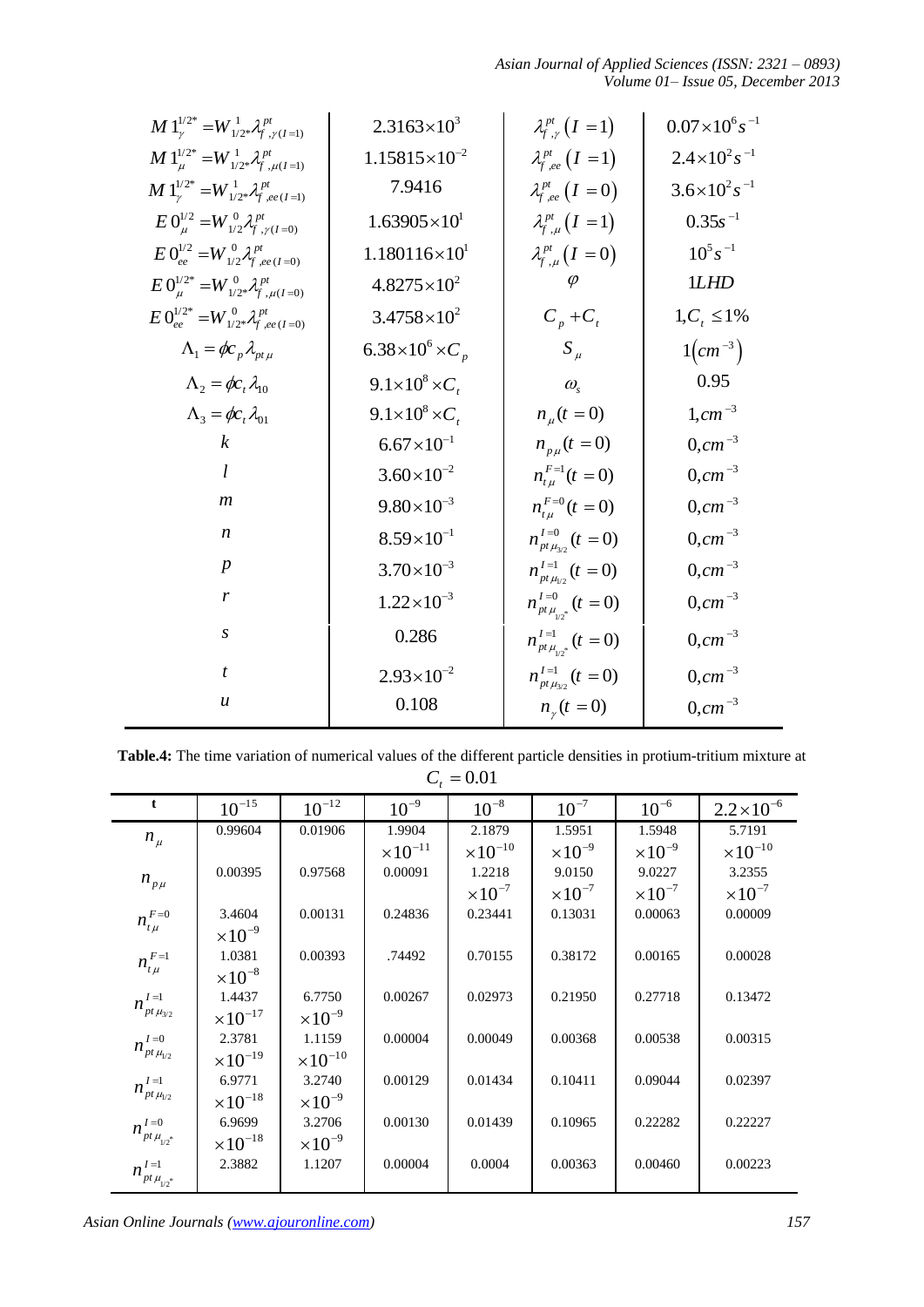

**Figure.2:** Variation of  $n_{\mu}$  at Time Interval  $0 \langle t \langle 2.2 \times 10^{-6} s \rangle$  as a Function of  $C_{\iota}$ .



**Figure.3:** Variations of  $n_{p\mu}$ ,  $n \int_{t\mu}^{F=0}$  and  $n \int_{t\mu}^{F=1}$  at Time Interval  $0/t \langle 2.2 \times 10^{-6} s$  as a Function of  $C_t$ .

*Asian Journal of Applied Sciences (ISSN: 2321 – 0893)*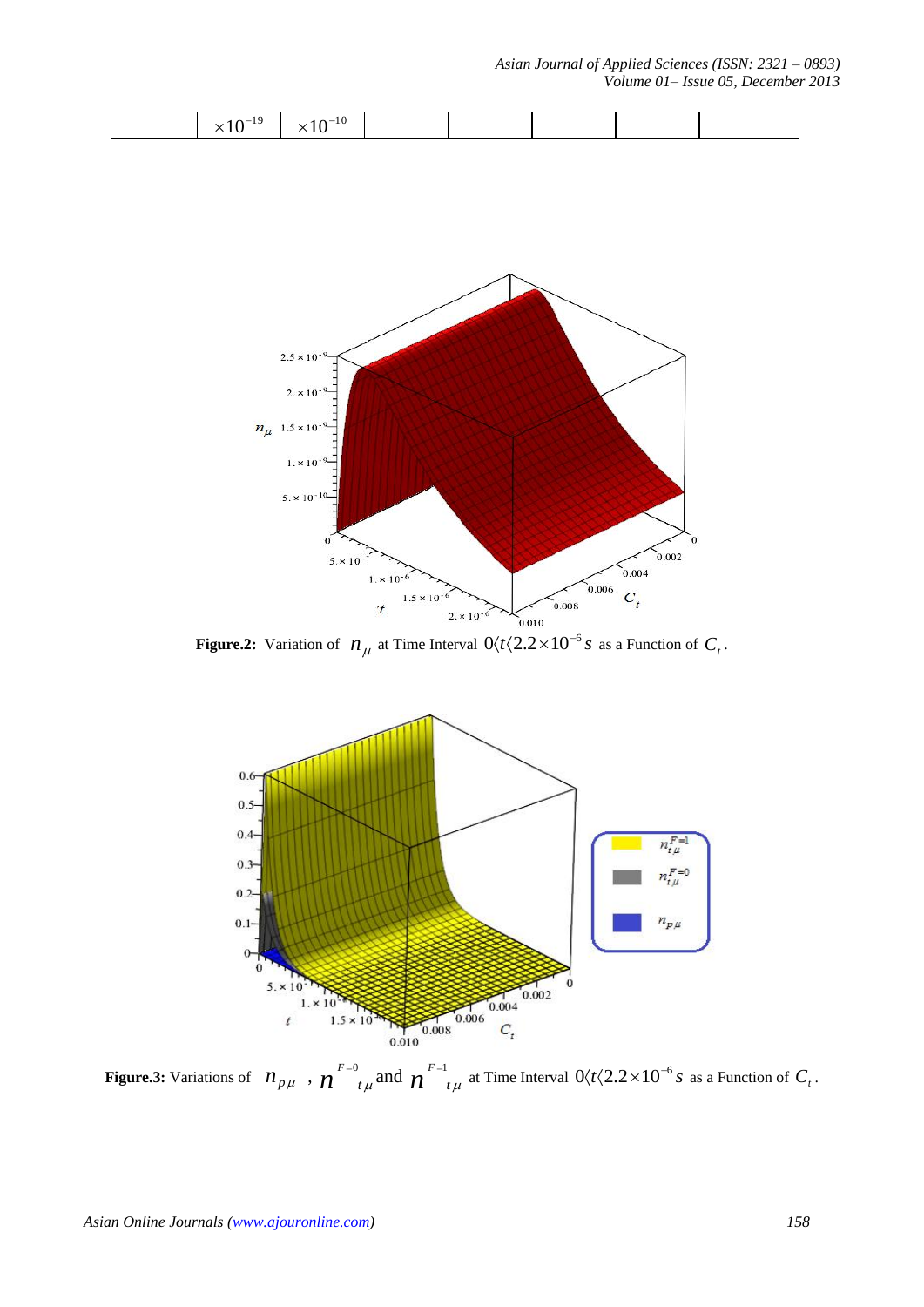

**Figure.4:** Variations of  $n^{1}$ <sup>1</sup> 2  $n^{\frac{I=1}{p_t}\mu \frac{3}{2}}$  ,  $n^{\frac{I=1}{p_t}\mu \frac{1}{2}}$ 2  $n^{I=1}$ <sub>pt  $\mu \frac{1}{2}$ </sub> and  $n^{I=0}$ <sub>pt  $\mu \frac{1}{2}$ </sub> 2  $\int_0^{t=0} p t \mu \frac{1}{2}$  at Time Interval  $0 \langle t \langle 2.2 \times 10^{-6} s \rangle$  as a Function of  $C_t$ .



**Figure.5:** Variations of  $n^{1}$ <sup>1</sup> 2  $\int_0^{t=1} p t \mu_{\overline{\lambda}}^{1^*}$  at Time Interval  $0 \langle t \langle 2.2 \times 10^{-6} s \rangle$  as a Function of  $C_t$ .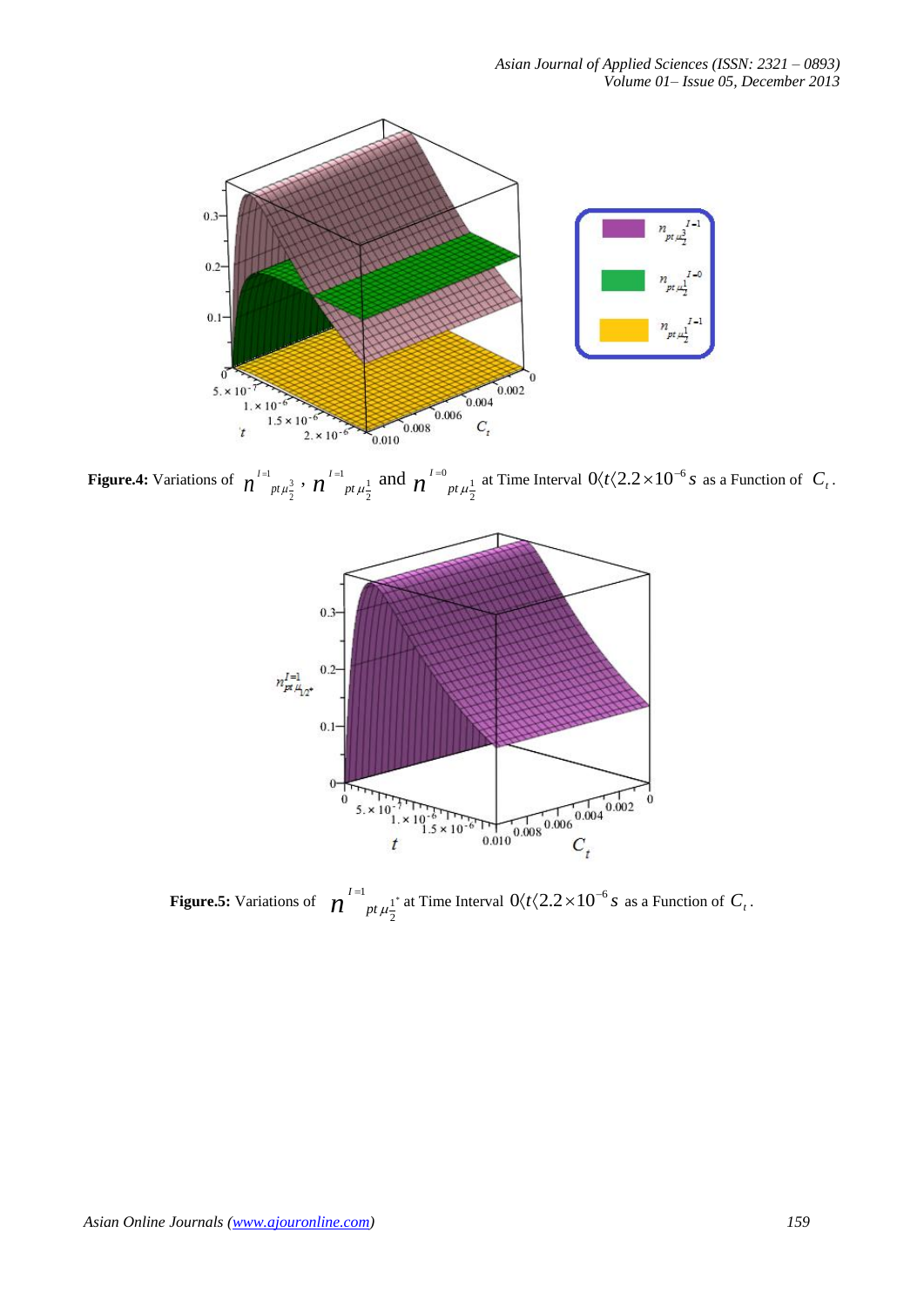

**Figure.6:** Variations of  $n^{1=0}$ 2  $\boldsymbol{n}^{I=0}$  *pt*  $\mu_{\overline{2}}^{\perp^*}$  at Time Interval  $0 \langle t \langle 2.2 \times 10^{-6} s \rangle$  as a Function of  $C_i$ 



**Figure.7:** Variations of  $n_{\gamma}$  at Time Interval  $0 \langle t \langle 2.2 \times 10^{-6} s \rangle$  as a Function of  $C_{\gamma}$ 

From observing figs.2 to 7 we can find that the density of  $n_{\mu}$ ,  $n_{p\mu}$ ,  $n_{t\mu}^{F=0}$ ,  $n_{t\mu}^{F=1}$ , 1 3 2  $n^{^{\phantom{I}I=1}}$   $_{pt\,\mu\frac{3}{2}}$  ,  $n^{^{\phantom{I}I=1}}$   $_{pt\,\mu\frac{1}{2}}$ 2  $\bm{n}^{I=1}_{\quad \ pt\, \mu \frac{1}{2}}$  ,  $\bm{n}^{I=0}_{\quad \ pt\, \mu \frac{1}{2}}$ 2  $\iota \mathcal{U}$ <sup> $I=0$ </sup>  $p \iota \mu_{\overline{2}}^{-1}$  initially by increasing time are increased ,and then by increasing time are decreased. but density of  $n_{p\mu}$  is very small in comparing to  $n_{t\mu}^{F=0}$  and  $n_{t\mu}^{F=1}$ . Also, from fig.4, we see that , the time variations of <sup>1</sup> <sub>nt u</sub><sup>1</sup> 2  $n^{I=1}$  *pt*  $\mu_{\overline{2}}^1$  is smaller than  $n^{I=1}$  *pt*  $\mu_{\overline{3}}^3$ 2  $n^{I=1}_{pt\mu_2^3}$  and  $n^{I=0}_{pt\mu_2^1}$ 2  $\eta^{I=0}_{I}$  *pt*  $\mu_{\overline{\lambda}}^1$ . Finally from fig.7 we see that by increasing time the value of  $n_\gamma$  is increased.

### **7.CONCLUSION AND DISCUSSION**

The "energy cost" for the creation of a muon is one of the most important practical parameters in analysing the relevance of muon catalysed fusion for energy production. The muons are produced during the decay of pions which can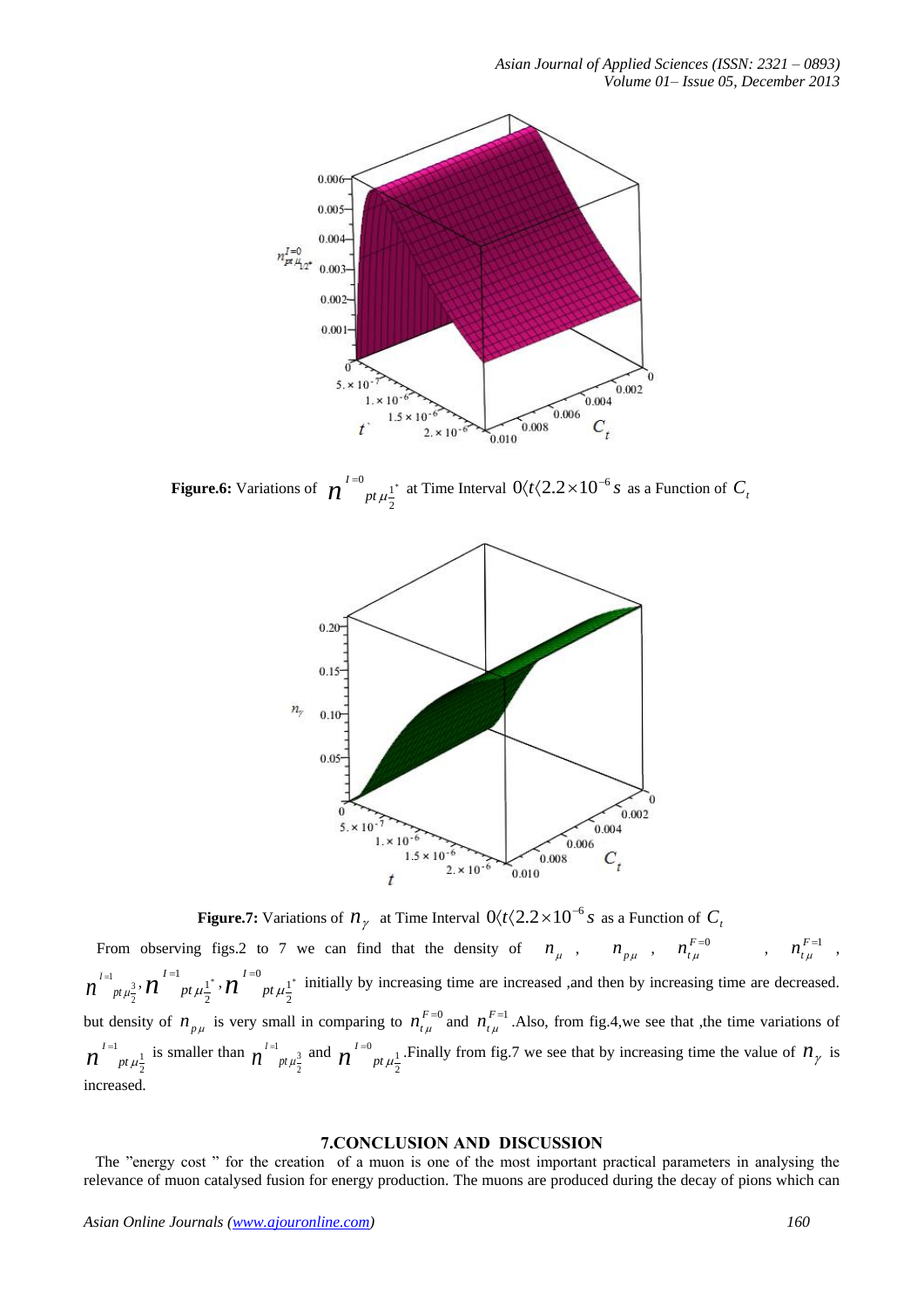be created in nucleon-nucleon collisions. The energy threshold for pion generation is about 500 MeV of projectile kinetic energy and the process of negative muon generation seems to be most effective for nucleonic projectiles with a kinetic energy of 1 GeV per nucleon. An optimistic estimate requires 5 GeV of energy to produce one negative muon.[30].Therefore if one muon catalyses about one hundred dt fusions the energy output is less than 2 Gev (one dt fusion gives 17.6 MeV)per muon ,so that no energy gain seems to be possible from this fusion nuclear reaction. Thus, instead of this mixture, we select protium-tritium mixture with low tritium fraction. From the presented analysis of the  $\mu$ CF kinetic in the protium-tritium mixture we can conclude that the muon cycling coefficient in  $pt\mu$  $(X_c = 106, \phi = 1LHD, C<sub>t</sub> = 0.01, T = 300K)$  is increasing respect to muon cycling coefficient of pt $\mu$  branch in protium-tritium-deuterium mixture( $X_c = 10$ ,  $\phi = 1LHD$ ,  $C_t = C_d = 0.49$ ,  $T = 300K$ ),[24] this is due to that in the protium-tritium-deuterium mixture, the other fusion reaction branches( $dt\mu$ ,  $dd\mu$ ,  $pd\mu$ ,  $tt\mu$ ) are formed, and  $dt\mu$ branch has maximum value muon cycling coefficient approximately equal to 111 because the *dt* molecule has a maximum fusion rate and minimum muon sticking coefficient,  $|25|$  but one of the advantage of the selection of protium-tritium mixture respect to the protium-tritium-deuterium mixture is that ,for reaching to maximum value cycling rate in protium-tritium mixture only we required to tritium concentration  $C<sub>t</sub> = 0.01$ , but in the protium-tritiumdeuterium mixture tritium concentration is increased . The other advantages of protium-tritium mixture is imply on tritium , is radioactive and its production is very expensive. The disadvantage of protium-tritium mixture is muon sticking coefficient in  $pt\mu$  molecule is very high. Therefore, for future research, we must study on the reduction muon sticking in protium-tritium mixture. Also we can deduce that, the TRIMUF measurements confirm our predicted theory.[27,28,29]

### **8. ACKNOWLEDGEMENT**

Thanks are due to Research Council of Islamic Azad University of Shiraz for supporting of this research.

#### **9. REFERENCES**

[1].F.C.Frank,Nature 160,525,1947.

[2].L.W.Alvarez ,H.Branda,F.S.Craford et al.,Phys.Rev.105,1125,1957.

[3].S.P.Merkuriev,et al.,Proc.Int.Con.on the Theory and Few Body and Quark-Hadronic Systems ,Dubna,D4-87- 692,6,1987.

[4].J.L.Friar,Proc.Int.Con.on the Theory and Few Body and Quark-Hadronic Systems ,Dubna,D4-87-692,70,1987.

[5].H.Paetzgen,Schieck,Few Body Systems,5,171,1988.

- [6].C.Bargholz,Nucl.Phys.A,474,1,1987.
- [7].J.L.Fariar,Phys.Lett.B,251,11, 1990.
- [8].J.Torre,B.Goulard,Phy.Rev.C.28,529,1983.
- [9].A.C.Phillips,Nucl.Phys.A 184,337,1972.
- [10].C.Rolfs,Proc.Int.School of Phys."Enrico Fermi",Course C.3,Monastero,23 June -3 July.p.417,1987.
- [11].J.N.bachcall,M.H.Pinsonneault ,Rev.Mod.Phys.64,885,1992.
- [12].M.Arnould,M.Forestini,Nuclear Astrophysics,Proc.of the Rhird Int.Summer School ,La Rabida, Huelve,Spain,Research Reportsin Physics(Springer –Verlag,1988),p.48.
- [13].F.J.Hartmann et al.,Muon Catal.Fusion 2,53,1988 .
- [14].P.Baumann et al., Muon Catal.Fusion 5,87(1990);F.J.Hartmann et al.,Hyp.Int.82,259,1993.
- [15]-F.Mulhauser et al.Pysc.Rev A 53,3069(1996).
- [16]- F.Mulhauser et al,Hyp.Int.119,35(1999).
- [17]-V.R.Bom et al., Hypfine Interact. 118, 103(1999).
- [18]. S. I. Vinitskii, V. S.Melezhik, L. I.Ponomarev , Sov. J. Nucl. Phys. V. 36. P. 272. 1982.
- [19]. P.Baumann et al. , Phys. Rev. Lett. V. 70. P. 3720 (1993);F. J. Hartmann et al. , Hyp. Int. V. 82. P. 259. 1993.
- [20]. R. S. Canon et al. , Phys. Rev. C. V. 65. P. 044008. 2002.
- [21].D.Bakalov,Zh.Ekcp.Teor.Fiz 79,1629(1980).
- [22]..V.M.Bystritsky and V.V.Gerasimov,Eur.Phys.J.D 26,131-139,2003.
- [23].R.Jacot-Guillarmod et al.,Hyp.Int 101/102,239,1996.
- [24]-M.R.Eskandari,S.N.Hoeesini Motlagh,Nucl.Sci.J.36,1,1999.
- [25]-A.Hattef,S.N.Hosseini Motlagh,Int.J.Mod.Phys.C,13,4,525,2002.
- [26]-M.R.Eskandari,S.N.Hosseini Motlagh,Canadian J.Phys.2,11,2002.